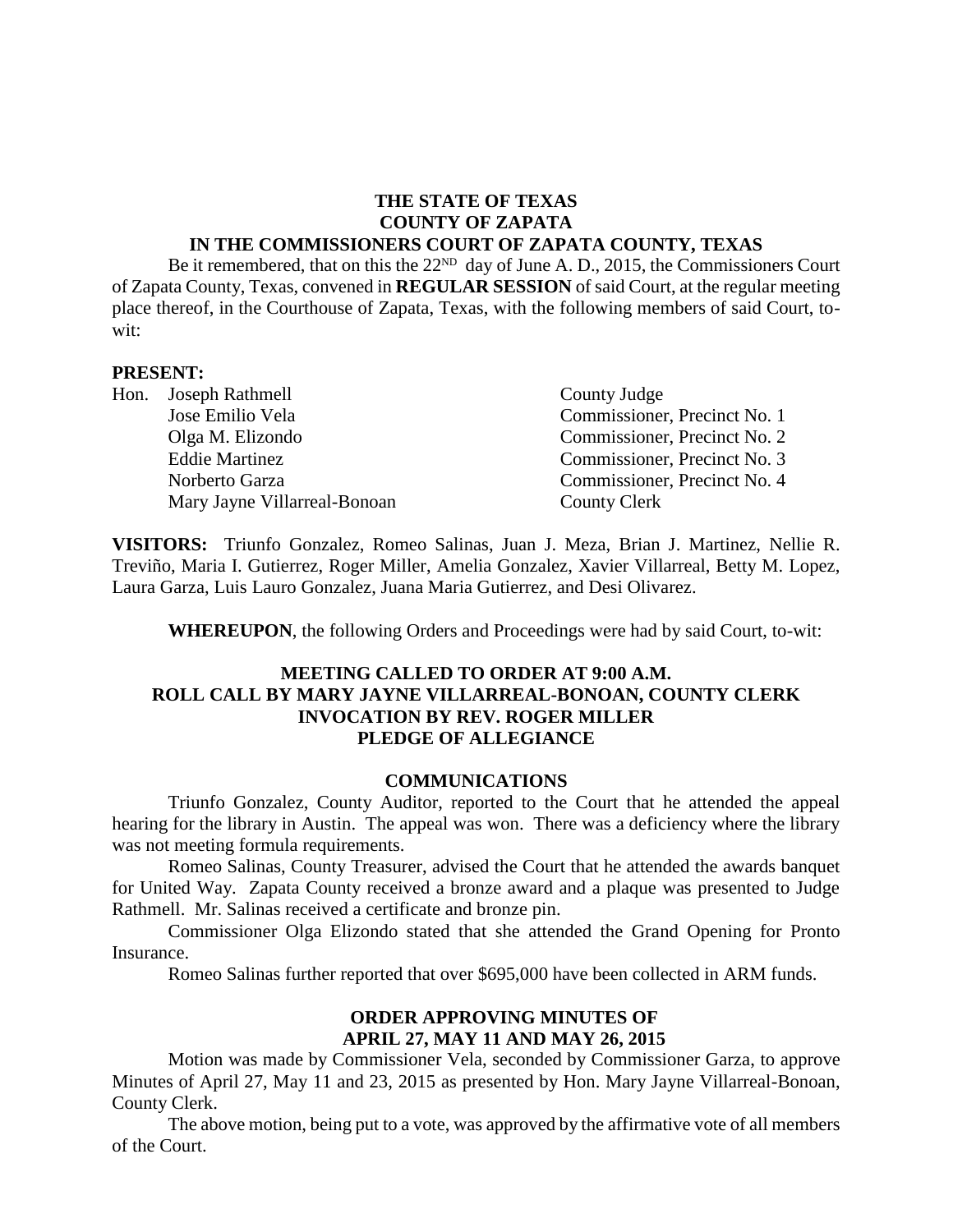### **ORDER APPROVING INVOICES**

Motion was made by Commissioner Martinez, seconded by Commissioner Garza, to approve invoices as presented by Triunfo Gonzalez. Luis Lauro Gonzalez, Tax Collector, inquired on a requisition for an invoice for the amount of \$112.40, said invoice will be paid out of salaries and no P.O. is necessary.

The above motion, being put to a vote, was approved by the affirmative vote of all members of the Court.

# **ORDER APPROVING CHECKS ISSUED**

Motion was made by Commissioner Vela, seconded by Commissioner Elizondo, to approve checks issued as requested by Hon. Romeo Salinas, County Treasurer.

The above motion, being put to a vote, was approved by the affirmative vote of all members of the Court.

### **ORDER APPROVING INTERLOCAL COOPERATION CONTRACT BETWEEN ZAPATA COUNTY AND TEXAS DEPARTMENT OF PUBLIC SAFETY FOR FAILURE TO APPEAR PROGRAM**

Motion was made by Commissioner Vela, seconded by Commissioner Garza, to approve Interlocal Cooperation Contract between Zapata County and the Texas Department of Public Safety for the Failure to Appear Program as requested by Hon. Juana M. Gutierrez, J.P. Pct 2.

The above motion, being put to a vote, was approved by the affirmative vote of all members of the Court.

### **ORDER APPROVING PAYMENT OF TRAVEL AND HOTEL FOR 2015 EDUCATIONAL AND TECHNOLOGY CONFERENCE**

Motion was made by Commissioner Vela, seconded by Commissioner Elizondo, to approve travel & hotel in an amount of \$971.59 for 2015 Educational and Technology Conference in Austin, Texas hosted by Texas Justice Court Judges Association requested by Hon. Juana M. Gutierrez, J.P. Pct 2.

The above motion, being put to a vote, was approved by the affirmative vote of all members of the Court.

# **ORDER APPROVING USE OF COMMUNITY CENTER FOR JULY 4, 2015 MISS FALCON LAKE PAGEANT**

Motion was made by Commissioner Garza, seconded by Commissioner Martinez, to approve the use of the Community Center and waive rental fees on July 4, 2015 for the Miss Falcon Lake Pageant at a discounted rate of \$200.00 as requested by Raquel Martinez, Miss Falcon Lake Pageant Committee.

The above motion, being put to a vote, was approved by the affirmative vote of all members of the Court.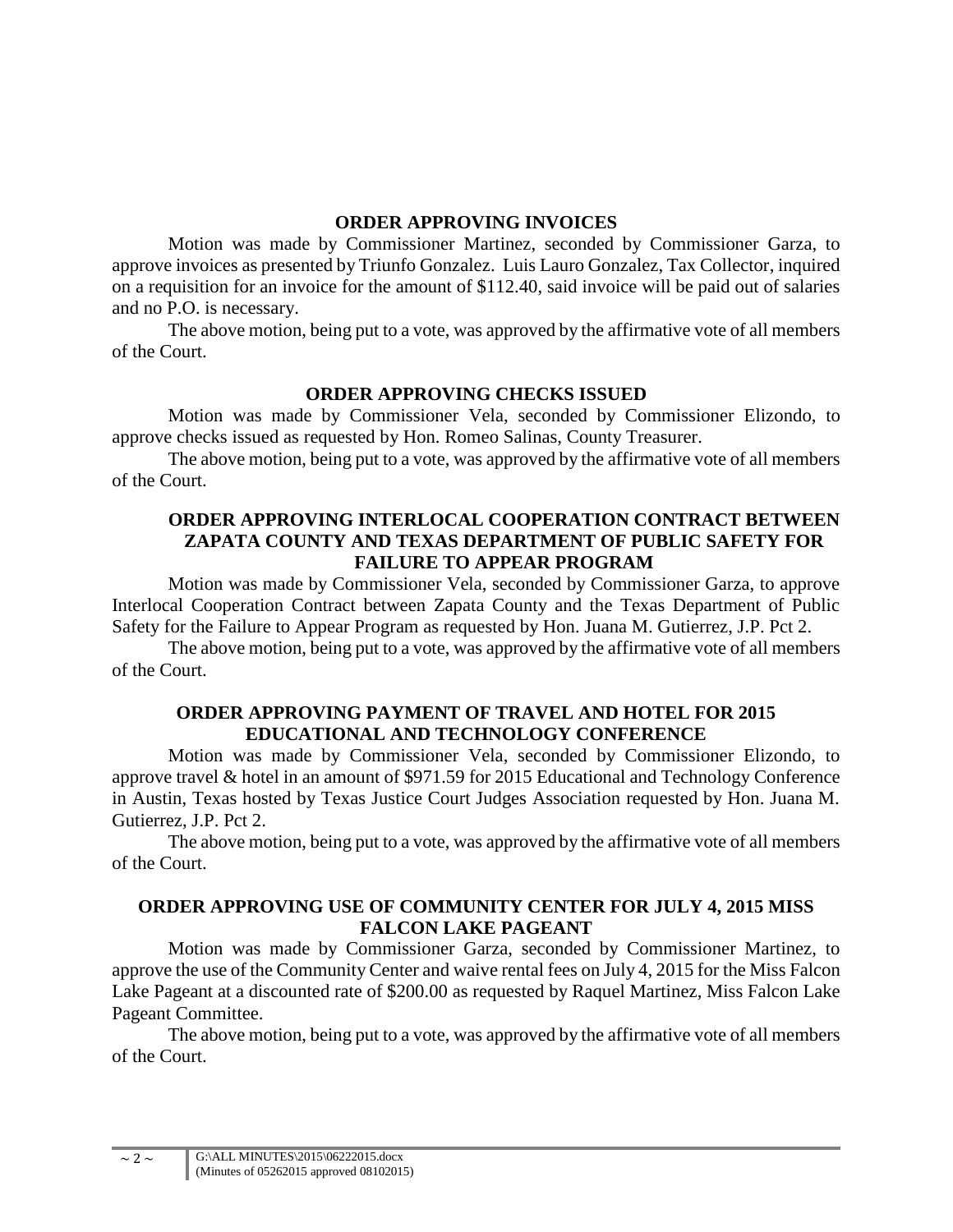# **ORDER APPROVING REPLACEMENT OF TRUCK FOR WATER PLANT**

Motion was made by Commissioner Martinez, seconded by Commissioner Garza, to approve the replacement of a truck for the water plant, monies to come from insurance reimbursement in the amount of \$9,000. Any other monies that exceed the allocated amount to be paid by department as requested by Nellie R. Treviño, Personnel Director.

The above motion, being put to a vote, was approved by the affirmative vote of all members of the Court.

# **ORDER APPROVING RESOLUTION FOR SUBMISSION OF COLONIA 2015-2016 CONSTRUCTION FUND APPLICATION FOR SEWER IMPROVEMENTS AT MILITARY POINT, PHELPS SUBDIVISION AND AUTHORIZING COUNTY JUDGE AS SIGNATORY FOR ALL NECESSARY DOCUMENTS**

Motion was made by Commissioner Vela, seconded by Commissioner Garza, to approve a resolution for the submission of Colonia 2015-2016 Construction Fund Application for Sewer Improvements for the installation of first time sewer service to area known as Military Point, Phelps Subdivision, Community of Zapata, and authorizing County Judge as signatory for all necessary documents as requested by Mario Gonzalez-Davis, Consultant.

The above motion, being put to a vote, was approved by the affirmative vote of all members of the Court.

# **THE FOLLOWING ITEM WAS HEARD IN EXECUTIVE SESSION**

14. Report on findings of Tax Office timesheet audit. Possible action regarding correction of time sheets to reflect audit findings as requested by Triunfo Gonzalez, Zapata County Auditor.

# **LINE ITEMS TRANSFERS**

Motion was made by Commissioner Martinez, seconded by Commissioner Garza, to approve the following line item transfers for payment of postage:

|             | <b>DEPARTMENT</b>         | <b>LINE ITEM</b> | <b>FUND</b> | <b>AMOUNT</b> |
|-------------|---------------------------|------------------|-------------|---------------|
| <b>FROM</b> | Sheriff's Office          | 10-560-311       | Postage     | \$344.31      |
| TO.         | Postage                   | 10-409-311       | Postage     | \$344.31      |
| <b>FROM</b> | Code Enforcement          | 10-596-311       | Postage     | \$129.60      |
| TO.         | Postage                   | 10-409-311       | Postage     | \$129.60      |
| <b>FROM</b> | 49 <sup>th</sup> District | 10-435-311       | Postage     | \$15.40       |
| <b>TO</b>   | Postage                   | 10-409-311       | Postage     | \$15.40       |

as requested by Brian Martinez, Zapata County Judge's Office.

Motion was made by Commissioner Martinez, seconded by Commissioner Garza, to approve the following line item transfers:

|             | <b>DEPARTMENT</b>               | <b>LINE ITEM</b> | <b>FUND</b>               | <b>AMOUNT</b> |
|-------------|---------------------------------|------------------|---------------------------|---------------|
| <b>FROM</b> | 49 <sup>th</sup> District Court | 10-435-402       | District Court (Criminal) | \$5,000.00    |
| TO 1        | $\frac{1}{49}$ District Court   | 10-435-401       | District Court (CPS)      | \$5,000.00    |

as requested by Monica Bautista, 49<sup>th</sup> District Court.